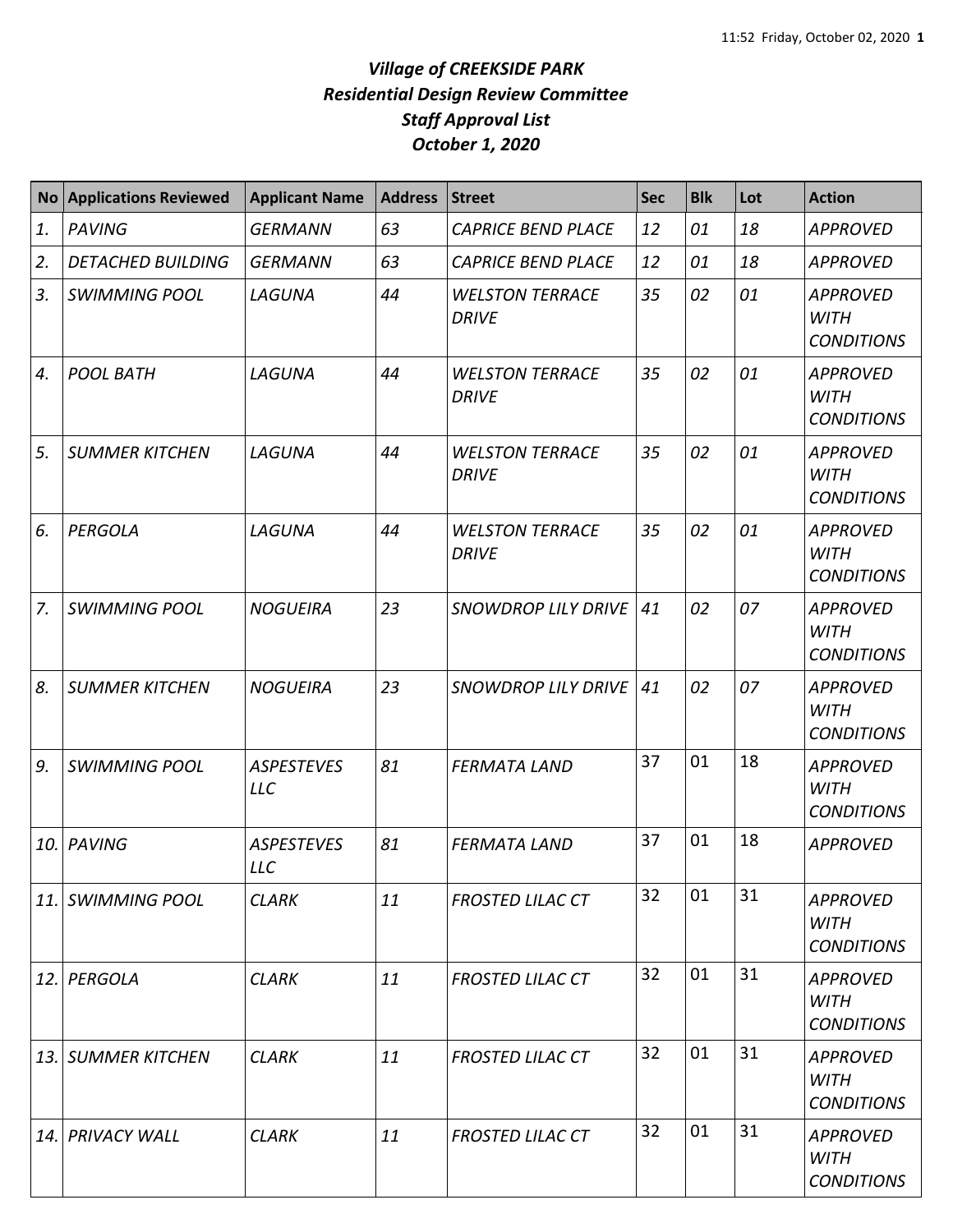| <b>No</b>  | <b>Applications Reviewed</b> | <b>Applicant Name</b> | <b>Address</b> | Street                                   | <b>Sec</b> | <b>Blk</b> | Lot | <b>Action</b>                                       |
|------------|------------------------------|-----------------------|----------------|------------------------------------------|------------|------------|-----|-----------------------------------------------------|
| 15.        | <b>RETAINING WALL</b>        | <b>CLARK</b>          | 11             | <b>FROSTED LILAC CT</b>                  | 32         | 01         | 31  | <b>APPROVED</b><br><b>WITH</b><br><b>CONDITIONS</b> |
| <b>16.</b> | PERGOLA                      | <b>CORREDOR</b>       | 63             | <b>HANDBRIDGE PLACE</b>                  | 03         | 03         | 43  | <b>APPROVED</b><br><b>WITH</b><br><b>CONDITIONS</b> |
| 17.        | <b>SUMMER KITCHEN</b>        | <b>CORREDOR</b>       | 63             | <b>HANDBRIDGE PLACE</b>                  | 03         | 03         | 43  | <b>APPROVED</b><br><b>WITH</b><br><b>CONDITIONS</b> |
| 18.        | <b>SWIMMING POOL</b>         | <b>MUKALEL</b>        | 26             | <b>MOHAWK PATH PLACE</b>                 | 06         | 01         | 90  | <b>APPROVED</b><br><b>WITH</b><br><b>CONDITIONS</b> |
| 19.        | PERGOLA                      | <b>MUKALEL</b>        | 26             | <b>MOHAWK PATH PLACE</b>                 | 06         | 01         | 90  | <b>APPROVED</b><br><b>WITH</b><br><b>CONDITIONS</b> |
| 20.        | <b>SIGN</b>                  | <b>BEZARES</b>        | 94             | <b>DEER PLAIN DRIVE</b>                  | 24         | 01         | 08  | <b>APPROVED</b><br><b>WITH</b><br><b>CONDITIONS</b> |
| 21.        | <b>SWIMMING POOL</b>         | <b>ZESUT</b>          | 75             | N. SWANWICK PLACE                        | 03         | 01         | 12  | <b>APPROVED</b><br><b>WITH</b><br><b>CONDITIONS</b> |
| 22.        | <b>GENERATOR</b>             | <b>NEWTON</b>         | 15             | <b>CAMPLIGHT COURT</b>                   | 24         | 02         | 07  | <b>APPROVED</b><br><b>WITH</b><br><b>CONDITIONS</b> |
| 23.        | <b>SWIMMING POOL</b>         | <b>MEERDO</b>         | 203            | <b>S. THATCHER BEND</b><br><b>CIRCLE</b> | 36         | 02         | 10  | <b>APPROVED</b><br><b>WITH</b><br><b>CONDITIONS</b> |
|            | 24. SUMMER KITCHEN           | <b>MEERDO</b>         | 203            | S. THATCHER BEND<br><b>CIRCLE</b>        | 36         | 02         | 10  | <b>APPROVED</b><br><b>WITH</b><br><b>CONDITIONS</b> |
| 25.        | <b>FENCE STAIN</b>           | <b>NEWBOULD</b>       | 33             | <b>SNOWDROPY LILY</b><br><b>DRIVE</b>    | 41         | 01         | 14  | <b>APPROVED</b><br><b>WITH</b><br><b>CONDITIONS</b> |
| 26.        | <b>PAVING</b>                | <b>JONES</b>          | 6              | <b>QUIET MEAD PLACE</b>                  | 27         | 01         | 03  | <b>APPROVED</b>                                     |
| 27.        | <b>PLAY STRUCTURE</b>        | <b>FESSLER</b>        | $\overline{2}$ | <b>BLUE MESA COURT</b>                   | 25         | 01         | 24  | <b>APPROVED</b>                                     |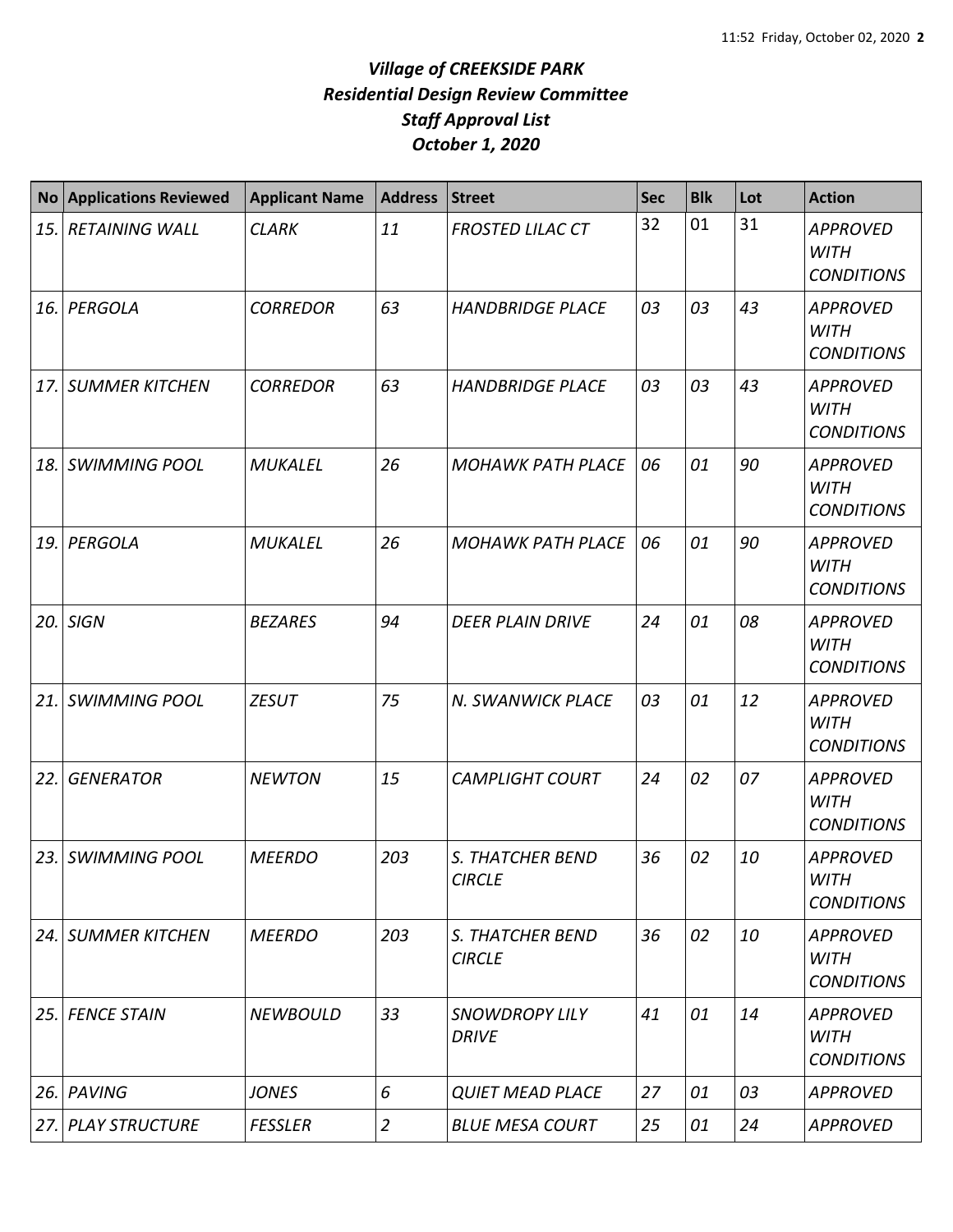| <b>No</b> | <b>Applications Reviewed</b> | <b>Applicant Name</b> | <b>Address</b> | <b>Street</b>                           | <b>Sec</b> | <b>Blk</b> | Lot | <b>Action</b>                                       |
|-----------|------------------------------|-----------------------|----------------|-----------------------------------------|------------|------------|-----|-----------------------------------------------------|
| 28.       | <b>SIGN</b>                  | LAWLER                | 62             | <b>CANOE BEND DRIVE</b>                 | 24         | 01         | 16  | <b>APPROVED</b><br><b>WITH</b><br><b>CONDITIONS</b> |
| 29.       | <b>PATIO COVER</b>           | <b>BRADEN</b>         | 31             | <b>VALERA RIDGE DRIVE</b>               | 17         | 01         | 29  | <b>APPROVED</b><br><b>WITH</b><br><b>CONDITIONS</b> |
| 30.       | <b>SUMMER KITCHEN</b>        | <b>BRADEN</b>         | 31             | <b>VALERA RIDGE DRIVE</b>               | 17         | 01         | 29  | <b>APPROVED</b><br><b>WITH</b><br><b>CONDITIONS</b> |
| 31.       | <b>PLAY STRUCTURE</b>        | <b>DVORAK</b>         | 11             | <b>HADLOCK PLACE</b>                    | 05         | 02         | 37  | <b>APPROVED</b>                                     |
| 32.       | <b>DRIVEWAY WIDENING</b>     | <b>JONES</b>          | $\overline{7}$ | <b>LOG HOUSE COURT</b>                  | 22         | 01         | 20  | <b>APPROVED</b><br><b>WITH</b><br><b>CONDITIONS</b> |
| 33.       | <b>GENERATOR</b>             | <b>WIGGINS</b>        | 27             | S. BRAIDED BRANCH<br><b>DRIVE</b>       | 31         | 02         | 04  | <b>APPROVED</b><br><b>WITH</b><br><b>CONDITIONS</b> |
| 34.       | <b>SWIMMING POOL</b>         | <b>ASHCRAFT</b>       | 15             | <b>BLUE VIOLET COURT</b>                | 22         | 02         | 16  | <b>APPROVED</b><br><b>WITH</b><br><b>CONDITIONS</b> |
| 35.       | <b>PLAY STRUCTURE</b>        | <b>AYMOND</b>         | 10             | <b>SILVER ARROW COURT</b>               | 14         | 03         | 10  | <b>APPROVED</b>                                     |
| 36.       | <b>SWIMMING POOL</b>         | <b>COLLIER</b>        | $\overline{2}$ | <b>KIMBERLING COURT</b>                 | 29         | 01         | 30  | <b>APPROVED</b><br><b>WITH</b><br><b>CONDITIONS</b> |
| 37.       | <b>SWIMMING POOL</b>         | <b>TORRE</b>          | 106            | <b>SPINCASTER DRIVE</b>                 | 17         | 01         | 02  | <b>APPROVED</b><br><b>WITH</b><br><b>CONDITIONS</b> |
| 38.       | PERGOLA                      | <b>TORRE</b>          | 106            | <b>SPINCASTER DRIVE</b>                 | 17         | 01         | 02  | <b>APPROVED</b><br><b>WITH</b><br><b>CONDITIONS</b> |
| 39.       | <b>COUNTER</b>               | <b>TORRE</b>          | 106            | <b>SPINCASTER DRIVE</b>                 | 17         | 01         | 02  | <b>APPROVED</b>                                     |
| 40.       | <b>FIREPIT</b>               | LOPEZ                 | 91             | W. JAGGED RIDGE<br><b>CIRCLE</b>        | 14         | 08         | 03  | <b>APPROVED</b><br><b>WITH</b><br><b>CONDITIONS</b> |
| 41.       | <b>PATIO COVER</b>           | LOPEZ                 | 91             | <b>W. JAGGED RIDGE</b><br><b>CIRCLE</b> | 14         | 08         | 03  | <b>APPROVED</b><br>WITH<br><b>CONDITIONS</b>        |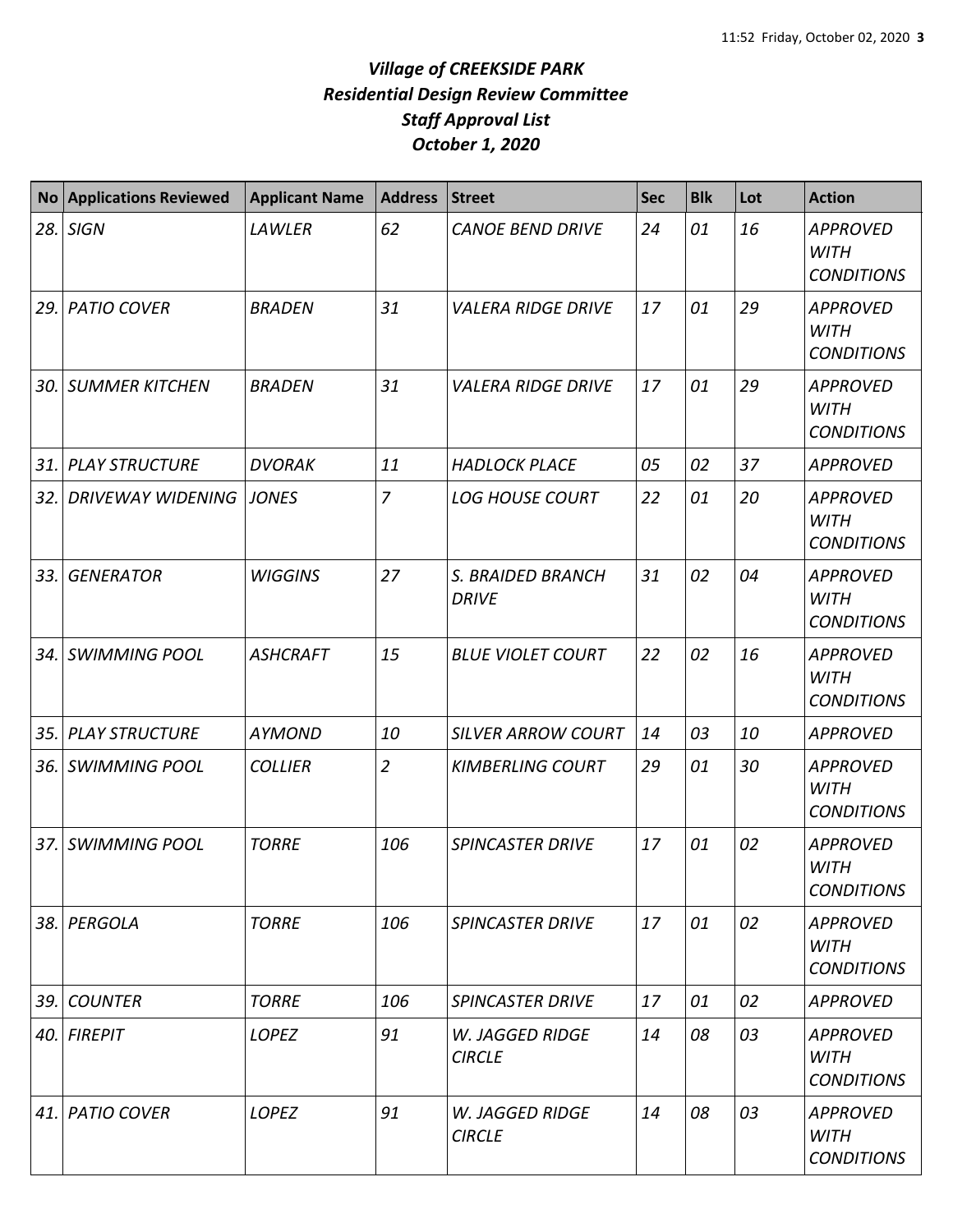| <b>No</b> | <b>Applications Reviewed</b> | <b>Applicant Name</b>         | <b>Address</b> | <b>Street</b>                             | <b>Sec</b> | <b>Blk</b> | Lot | <b>Action</b>                                       |
|-----------|------------------------------|-------------------------------|----------------|-------------------------------------------|------------|------------|-----|-----------------------------------------------------|
| 42.       | <b>ROOF</b>                  | <b>BOSQUES DE</b><br>SANTA FE | 6              | <b>MARISCAL PLACE</b>                     | 10         | 03         | 26  | <b>APPROVED</b>                                     |
| 43.       | <b>PLAY STRUCTURE</b>        | <b>RUSHING</b>                | 35             | <b>CLAIRHILL DRIVE</b>                    | 14         | 01         | 04  | <b>APPROVED</b>                                     |
| 44.       | PERGOLA                      | <b>HOLTON</b>                 | 30             | <b>WOODBOROUGH WAY</b>                    | 34         | 04         | 08  | <b>APPROVED</b><br><b>WITH</b><br><b>CONDITIONS</b> |
| 45.       | <b>PLAY STRUCTURE</b>        | <b>BHAI MOMIN</b>             | 37             | <b>W. CANYON WREN</b><br><b>CIRCLE</b>    | 13         | 01         | 13  | <b>APPROVED</b>                                     |
| 46.       | <b>TRAMPOLINE</b>            | <b>BHAI MOMIN</b>             | 37             | <b>W. CANYON WREN</b><br><b>CIRCLE</b>    | 13         | 01         | 13  | <b>APPROVED</b>                                     |
| 47.       | <b>COLOR</b>                 | <b>DIAZ</b>                   | 111            | W. TUPELO GREEN<br><b>CIRCLE</b>          | 11         | 03         | 01  | <b>APPROVED</b>                                     |
| 48.       | PAVING                       | KUYKENDALL                    | 14             | <b>FURY RANCH PLACE</b>                   | 24         | 01         | 54  | <b>APPROVED</b><br><b>WITH</b><br><b>CONDITIONS</b> |
| 49.       | <b>FENCE</b>                 | <b>MARGOLIN</b>               | $\overline{7}$ | <b>FLORAL VISTA DRIVE</b>                 | 41         | 01         | 21  | <b>APPROVED</b><br><b>WITH</b><br><b>CONDITIONS</b> |
| 50.       | <b>PATIO COVER</b>           | <b>ZANETTE</b>                | 99             | <b>SAGAMORE RIDGE</b><br><b>PLACE</b>     | 14         | 01         | 43  | <b>APPROVED</b><br><b>WITH</b><br><b>CONDITIONS</b> |
| 51.       | <b>PLAY STRUCTURE</b>        | <b>PERINGER</b>               | 14             | PINEFIELD CREEK<br><b>COURT</b>           | 41         | 01         | 06  | <b>APPROVED</b><br><b>WITH</b><br><b>CONDITIONS</b> |
| 52.       | <b>DETACHED BUILDING</b>     | <b>TROUSDALE</b>              | 67             | <b>BEACONS LIGHT PLACE</b>                | 19         | 01         | 14  | <b>APPROVED</b><br><b>WITH</b><br><b>CONDITIONS</b> |
| 53.       | <b>SIGN</b>                  | <b>FITZSULLIVAN</b>           | 47             | <b>CLAIRHILL DRIVE</b>                    | 14         | 01         | 01  | <b>APPROVED</b><br><b>WITH</b><br><b>CONDITIONS</b> |
| 54.       | <b>AIR CONDITIONER</b>       | <b>OROZCO</b>                 | 15             | <b>WHISPERING THICKET</b><br><b>PLACE</b> | 09         | 01         | 40  | <b>APPROVED</b><br>WITH<br><b>CONDITIONS</b>        |
| 55.       | PAVERS                       | <b>BLALOCK</b>                | 120            | <b>THUNDER VALLEY</b><br><b>DRIVE</b>     | 35         | 01         | 25  | <b>APPROVED</b>                                     |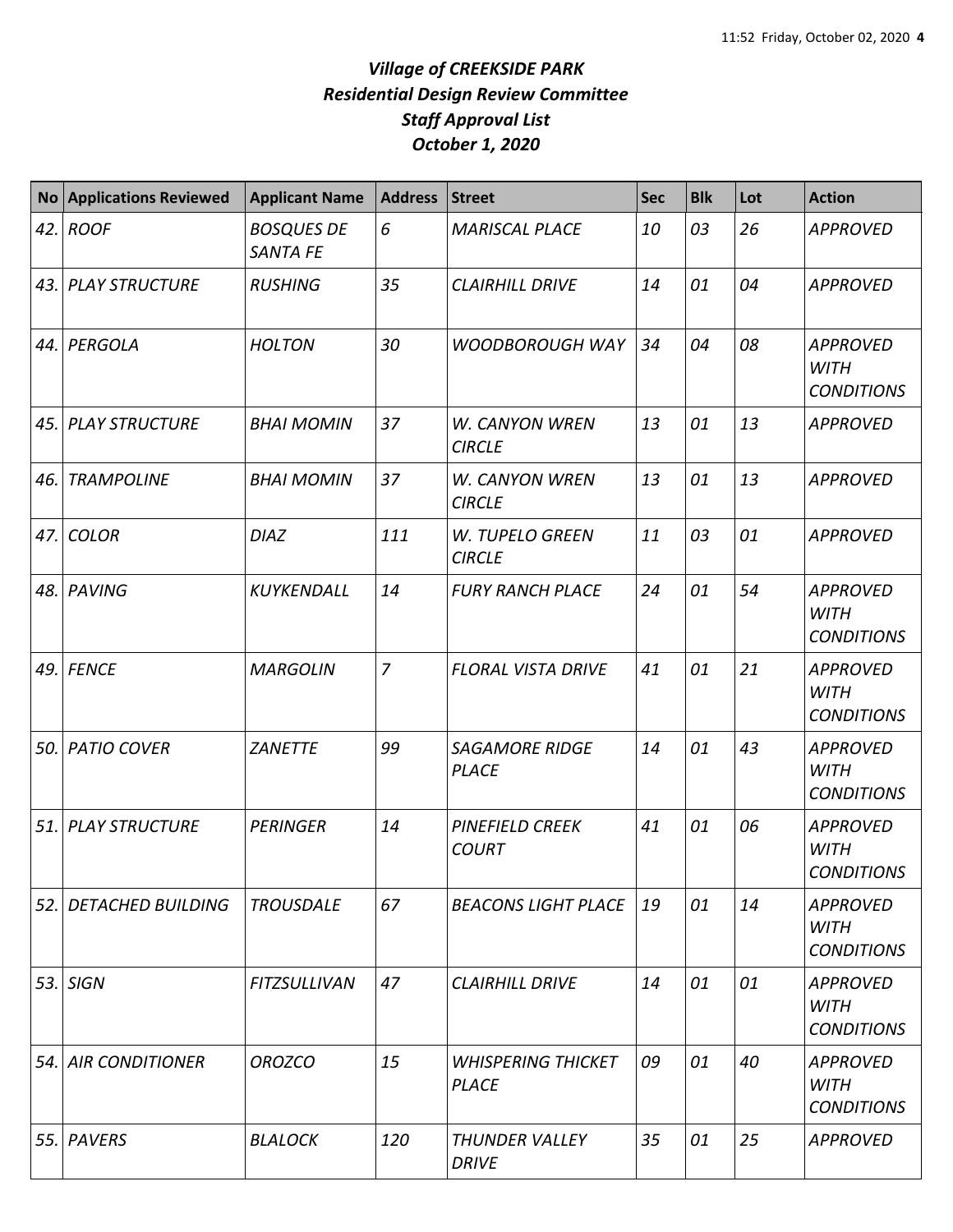| <b>No</b> | <b>Applications Reviewed</b>       | <b>Applicant Name</b>         | <b>Address</b> | <b>Street</b>                     | <b>Sec</b> | <b>Blk</b> | Lot | <b>Action</b>                                       |
|-----------|------------------------------------|-------------------------------|----------------|-----------------------------------|------------|------------|-----|-----------------------------------------------------|
| 56.       | <b>SUMMER KITCHEN</b>              | <b>GAUME</b>                  | 30             | <b>STAR IRIS PLACE</b>            | 14         | 01         | 33  | <b>APPROVED</b><br><b>WITH</b><br><b>CONDITIONS</b> |
| 57.       | <b>PAVING</b>                      | <b>GAUME</b>                  | 30             | <b>STAR IRIS PLACE</b>            | 14         | 01         | 33  | <b>APPROVED</b>                                     |
| 58.       | <b>PLAY STRUCTURE</b>              |                               | 37             | <b>CANYON WREN</b>                | 13         | 01         | 13  | <b>APPROVED</b>                                     |
| 59.       | <b>TRAMPOLINE</b>                  |                               | 37             | <b>CANYON WREN</b>                | 13         | 01         | 13  | <b>APPROVED</b>                                     |
| 60.       | <b>SOLAR PANELS</b>                | <b>CHAVEZ</b>                 | 82             | N. THATCHER BEND<br><b>CIRCLE</b> | 34         | 04         | 15  | <b>APPROVED</b><br><b>WITH</b><br><b>CONDITIONS</b> |
| 61.       | <b>GENERATOR</b>                   | <b>DOLAN</b>                  | 22             | S. BACOPA DRIVE                   | 07         | 01         | 42  | <b>APPROVED</b><br><b>WITH</b><br><b>CONDITIONS</b> |
| 62.       | WALKWAY                            | <b>TURNER</b>                 | 11             | S. BRAIDED BRANCH<br><b>DRIVE</b> | 31         | 02         | 01  | <b>APPROVED</b>                                     |
| 63.       | <b>SWIMMING POOL</b>               | <b>SUN</b>                    | 6              | E. TWIN PONDS COURT               | 10         | 01         | 38  | <b>APPROVED</b><br><b>WITH</b><br><b>CONDITIONS</b> |
| 64.       | <b>DOORS</b>                       | <b>CATECHIS</b>               | 66             | <b>CANOE BEND DRIVE</b>           | 24         | 01         | 15  | <b>APPROVED</b>                                     |
| 65.       | <b>COLOR</b>                       | <b>CATECHIS</b>               | 66             | <b>CANOE BEND DRIVE</b>           | 24         | 01         | 15  | <b>APPROVED</b>                                     |
| 66.       | <b>FENCE STAIN</b>                 | <b>HENDRICKS</b>              | $\overline{3}$ | <b>STAR IRIS PLACE</b>            | 14         | 01         | 25  | <b>APPROVED</b>                                     |
| 67.       | <b>PLAY STRUCTURE</b>              | <b>NOONAN</b>                 | 42             | <b>LINDENBERRY CIRCLE</b>         | 27         | 01         | 61  | <b>APPROVED</b>                                     |
| 68.       | <b>DOOR</b>                        | <b>LINDSEY</b>                | 15             | <b>GLORY GARDEN WAY</b>           | 36         | 06         | 03  | <b>APPROVED</b>                                     |
| 69.       | <b>TREE REMOVAL</b>                | <b>GOMEZ</b>                  | 3              | <b>COHASSET PLACE</b>             | 08         | 02         | 19  | <b>APPROVED</b>                                     |
| 70.       | DRIVEWAY WIDENING                  | <b>VARGAS</b>                 | 6              | <b>LANGSTONE PLACE</b>            | 09         | 02         | 02  | <b>APPROVED</b>                                     |
| 71.       | <b>SWIMMING POOL</b>               | <b>NICHOLS</b>                | 67             | <b>W. DEER RIVER CIRCLE</b>       | 14         | 03         | 27  | <b>APPROVED</b><br><b>WITH</b><br><b>CONDITIONS</b> |
| 72.       | <b>DRIVEWAY WIDENING   NICHOLS</b> |                               | 67             | W. DEER RIVER CIRCLE              | 14         | 03         | 27  | <b>APPROVED</b>                                     |
| 73.       | <b>FENCE</b>                       | <b>KRIEG</b>                  | 38             | <b>WENOAH LOOP</b>                | 04         | 03         | 38  | <b>APPROVED</b>                                     |
| 74.       | <b>SPA</b>                         | DE LOS<br><b>ANGELES LOZA</b> | 27             | <b>BRAKENDALE PLACE</b>           | 18         | 01         | 07  | <b>APPROVED</b><br><b>WITH</b><br><b>CONDITIONS</b> |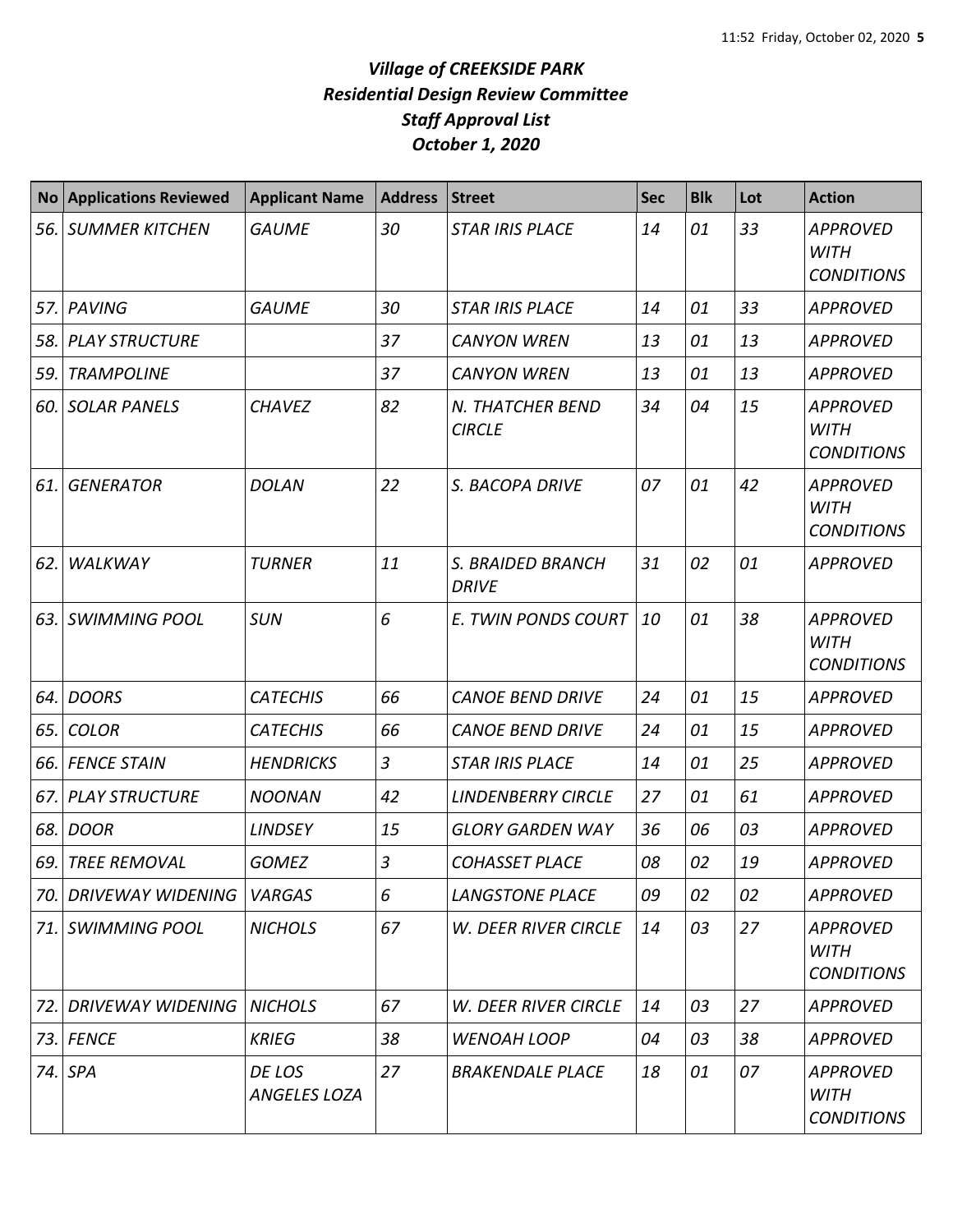| No   | <b>Applications Reviewed</b>    | <b>Applicant Name</b>                   | <b>Address</b> | Street                                  | <b>Sec</b> | <b>Blk</b> | Lot | <b>Action</b>                                       |
|------|---------------------------------|-----------------------------------------|----------------|-----------------------------------------|------------|------------|-----|-----------------------------------------------------|
| 75.  | <b>COLOR</b>                    | <b>HUMMEL</b>                           | 23             | N. CURLY WILLOW<br><b>CIRCLE</b>        | 15         | 02         | 05  | <b>APPROVED</b><br><b>WITH</b><br><b>CONDITIONS</b> |
| 76.  | <b>DRIVEWAY WIDENING</b>        | <b>GONAZALEZ</b><br><b>BARRERA</b>      | 51             | <b>CANTERBOROUGH</b><br><b>PLACE</b>    | 02         | 02         | 50  | <b>APPROVED</b><br><b>WITH</b><br><b>CONDITIONS</b> |
| 77.I | <b>FLAGPOLE</b>                 | <b>STEVENS</b>                          | 35             | <b>SPINCASTER DRIVE</b>                 | 30         | 01         | 36  | <b>APPROVED</b><br><b>WITH</b><br><b>CONDITIONS</b> |
| 78.  | <b>SIGN</b>                     | <b>MCISJCIAH</b><br><b>LIVING TRUST</b> | 34             | <b>MAYAPPLE BLOSSOM</b><br><b>PLACE</b> | 34         | 01         | 25  | <b>APPROVED</b><br><b>WITH</b><br><b>CONDITIONS</b> |
| 79.  | <b>COLOR</b>                    | <b>DOGAY</b>                            | 66             | N. THATCHER BEND<br><b>CIRCLE</b>       | 34         | 04         | 11  | <b>APPROVED</b><br><b>WITH</b><br><b>CONDITIONS</b> |
|      | 80. HOME<br><b>CONSTRUCTION</b> | <b>HODGIN</b>                           | 91             | E. CRYSTAL CANYON<br><b>CIRCLE</b>      | 01         | 01         | 56  | <b>APPROVED</b><br><b>WITH</b><br><b>CONDITIONS</b> |
|      | 81. PAVING                      | <b>HODGIN</b>                           | 91             | E. CRYSTAL CANYON<br><b>CIRCLE</b>      | 01         | 01         | 56  | <b>APPROVED</b>                                     |
|      | 82. SUMMER KITCHEN              | <b>HANSON</b>                           | 86             | <b>ELANDER BLOSSOM</b><br><b>DRIVE</b>  | 03         | 01         | 33  | <b>APPROVED</b><br><b>WITH</b><br><b>CONDITIONS</b> |
| 83.  | <b>GENERATOR</b>                | <b>STRAUSS</b>                          | 39             | <b>LAKE VOYAGEUR DRIVE</b>              | 18         | 02         | 14  | <b>APPROVED</b><br><b>WITH</b><br><b>CONDITIONS</b> |
|      | 84. GENERATOR                   | <b>BROWN</b>                            | 18             | N. SHASTA BEND<br><b>CIRCLE</b>         | 22         | 01         | 27  | <b>APPROVED</b><br><b>WITH</b><br><b>CONDITIONS</b> |
|      | 85. FENCE                       | <b>SCHIPPANOSKI</b>                     | 122            | N. WINTER SUNRISE<br><b>CIRCLE</b>      | 38         | 02         | 08  | <b>APPROVED</b><br>WITH<br><b>CONDITIONS</b>        |
|      | 86. SWIMMING POOL               | <b>SCHIPPANOSKI</b>                     | 122            | N. WINTER SUNRISE<br><b>CIRCLE</b>      | 38         | 02         | 08  | <b>APPROVED</b><br><b>WITH</b><br><b>CONDITIONS</b> |